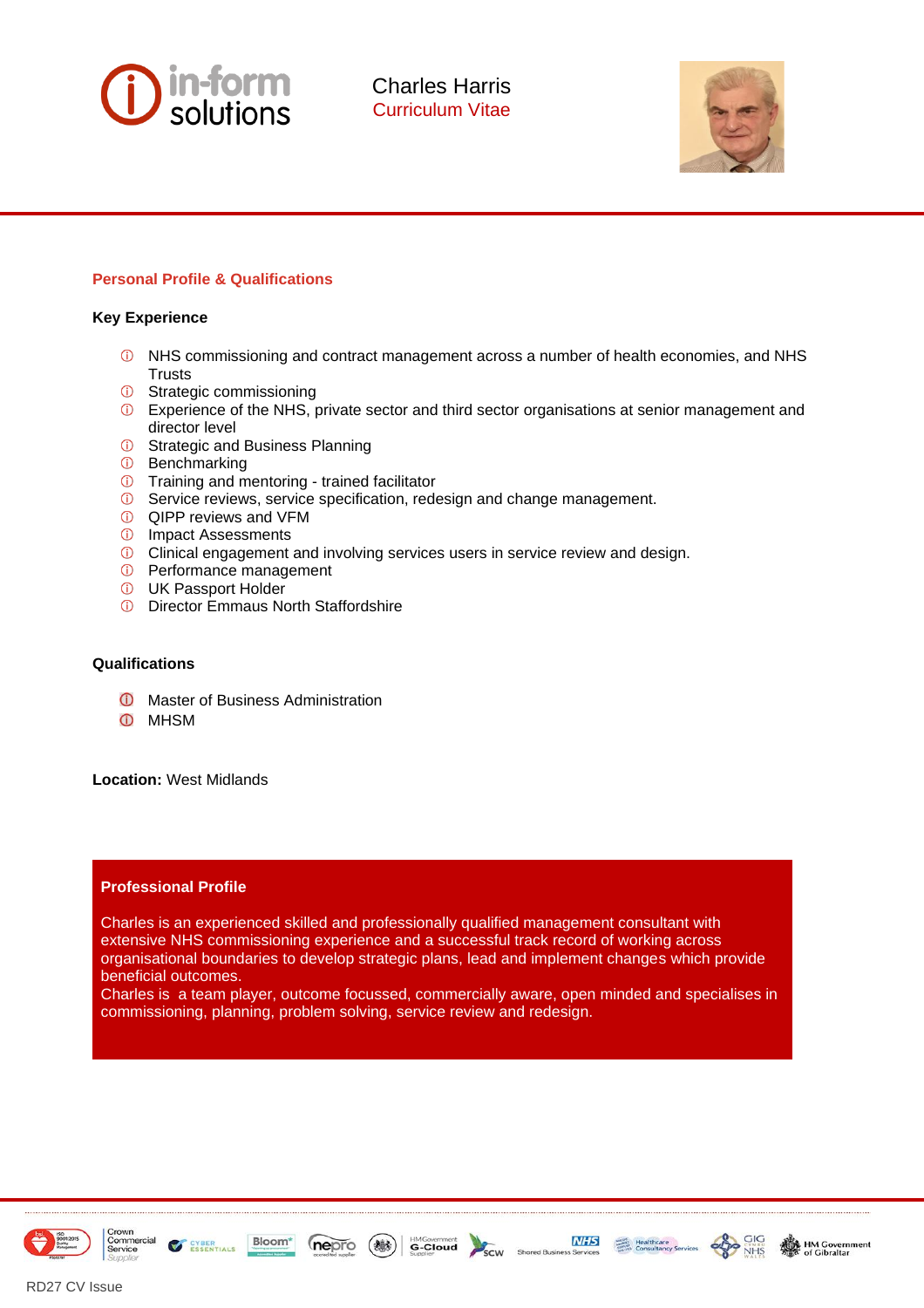



## **Personal Achievements**

- Negotiated and managed a wide portfolio of acute & non acute contracts to agreed specifications achieving targets and agreed outcomes including NHS Greenwich CCG contract
- **<sup>1</sup>** Trustee Uttoxeter Mind
- **D** Board member Derby Youth Offending service
- **O** Set up the Amber Valley Local Strategic Partnership and led successful SRB3 bid
- **D** Developed successful community resource/healthy living centre
- Led development of Southern Derbyshire HA child health strategy, involved children in assessing needs, highlighted as a good practice example nationally
- **O** Set up Health Panel to explore the public's views on local priorities, key policy areas and services and ensuring that the findings of this work informed policies
- **C** Reviewed key health service areas and implemented change including joint disabled Children's service (with Derby UA) assisted conception, (peer reviewer for RCOG guidelines) and Renal **Services**

## **Career Summary**

Associate Consultant February 2011 to present

- Supported a major review of Urgent Care services by undertaking an Impact Assessment for all Urgent Treatment Centres throughout Sussex.
- **C** Supported Trafford CCG's QIPP Programme as sponsored by NHS England focussing on Respiratory Care, Ophthalmology and Urgent Care.
- Undertook an Orthopaedics Review for Eastern Cheshire CCG as part of NHS England QIPP Programme.
- Supporting Greenwich CCG in a number of projects including: leading the Acute and non-acute contracting portfolio; liaison with SE London CSU, and leading the negotiation of the high profile MSK contract with Circle. (c £90m). Also supported the CCG's QIPP programme
- Managed the contracting team for Shropshire CCG, managed and led the negotiation of acute contracts.
- $\odot$  Led development of programme and planning for the contracting round (with Midland and Lancashire CSU.)
- **C** Successfully supported NHS Staffordshire CCG with the Commissioning round and the Better Care Together Strategy.
- Supporting NHS Staffordshire CCG with contact stabilisation post dissolution of MSFT
- Supported Leicester City CCG in commissioning services from University Hospital Leicester Trust.
- Reviewed and led contracting process for NHS Gloucester CCG
- Contract management of key acute contracts for North West London CSU
- *ID* Interim Contract Manager NHS Isle of Wight

Bloom\*

nepro

 $(\circledast)$ 

Interim Head of Contracting, Hillingdon Hospitals NHS Foundation Trust - successfully negotiated agreed and managed contract with NWL cluster

**NHS** 

Healthcare<br>Consultancy Services

- **The Reviewed contracting arrangements and validity tested the QIPP plan between Great Western** Hospital & NHS Swindon.
- Review of business support functions, Coventry and Warwickshire Partnership Trust

**HMGovernment** 



**CYBER**<br>
ESSENTIALS

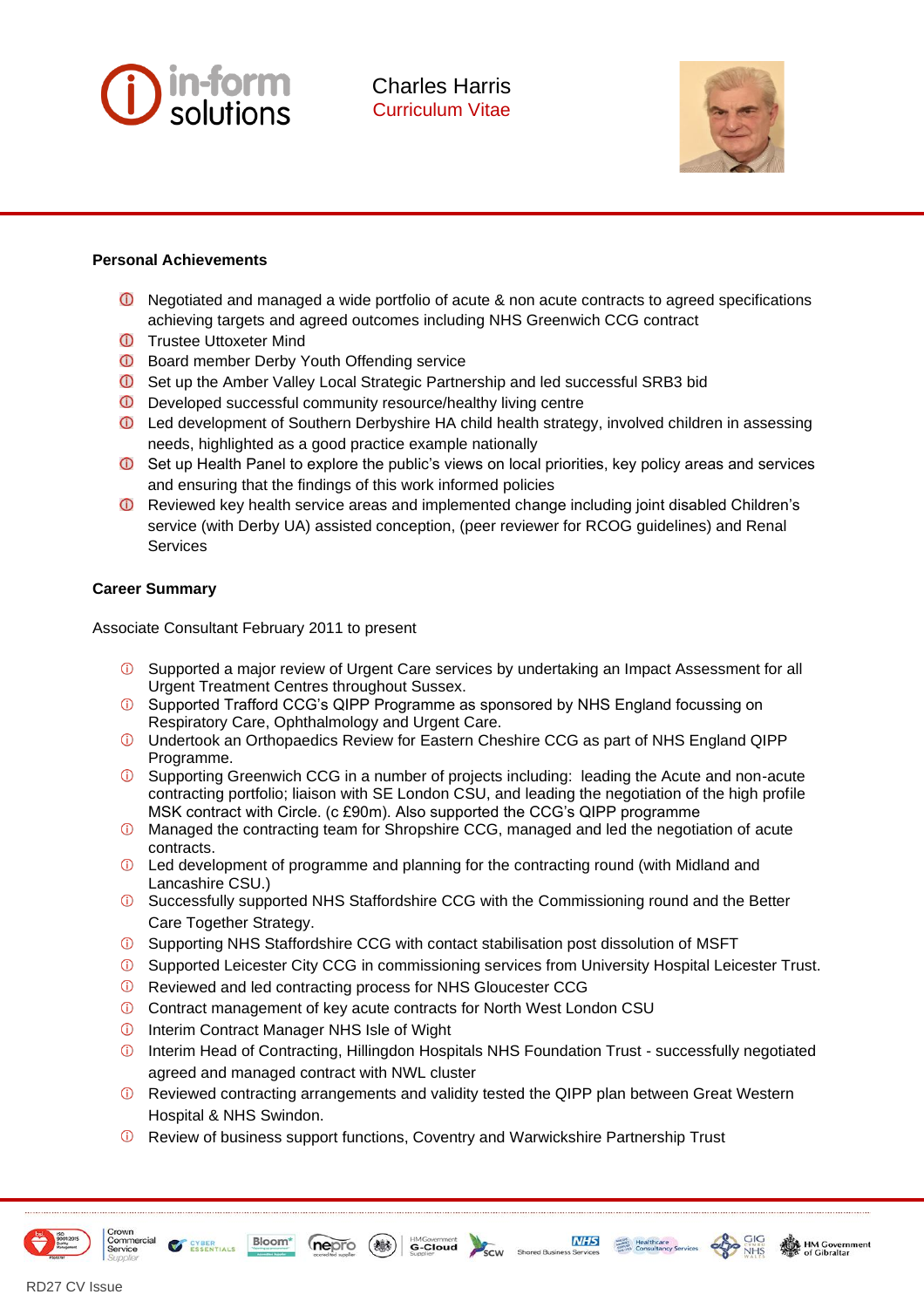



Consultant, Public Sector Consultants November 2008 –January 2011

- **D** Review of Continuing Healthcare for NHS Leeds
- Development of Joint Venture between NHS South Birmingham, Healthcare at Home and Age Concern for End of Life Care services
- **O** NHS Leicester City AD Commissioning covering acute, mental health and specialised commissioning lead for the Strategic plan, managed the Annual Operating Plan process.
- **C** Worked with East Midlands Specialised Commissioning to ensure plans / priorities were coherent and integrated.
- **D** Board development, executive coaching and training

Independent Management Consultant. April 2007 - October 2009

- **ID** Interim Assistant Director for Acute Commissioning NHS Leicester City,
- **ID** Interim Assistant Director Commissioning for unscheduled and emergency care NHS Warrington
- **D** Led, planned and commissioned new intermediate care service
- **D** Interim general manager South East Essex LIFTCo
- **C** Business plan for St Luke's Community Interest Company Southend
- **D** Business start up for independent psychological therapy service

Head of Strategic Development, Derby City PCT April. 2005 – March 2007

- **C** Responsible for long range strategic planning and performance management, developed plans in line with national policy for health reform and local public health priorities, ensuring targets were met and financial balance maintained.
- Developed the local framework for Practice Based Commissioning (PBC) launched in 2006 with two large groups in place, (later to become CCGs)
- **D** Developed Commissioning Strategy

Bloom\*

**CYBER**<br>ESSENTIALS

- **D** Developed the Southern Derbyshire Strategic Services Development Plan for 2005-10
- Led development of Local Delivery Plan (LDP) 2007/08 all key targets met
- Developed acute activity/capacity plans for all major providers. (Under PBR arrangements this activity had a value of £140m and the variance to plans in 2005/06 and 2006/07 was <0.1%)

Head of / Director of Commissioning, Central Derby PCT April 2000 – March 2005

- **D** Project lead for and successfully set up Central Derby PCT one of the 1st 14 PCTs
- **D** Responsible for all PCT commissioning and delivery of key targets.
- **D** Health Community lead for mental health commissioning under local collegiate arrangements
- $\bigcirc$ Developed and managed delivery of the PCT's local delivery plans

nepro

- **D** Managed the PCT's business relationship with the Trent Strategic Health Authority, achieving positive performance review results
- Set up and ran the Derby City Mental Health forum and GP training workshops  $\bigcirc$
- Lead on long term conditions introduced new COPD pathway, reviewed and implemented revised diabetes care pathway
- **O** Member of Southern Derbyshire LIFTCo partnering board, planning and design of 3 new facilities

**NHS** 

G-Cloud Supplier

RD27 CV Issue